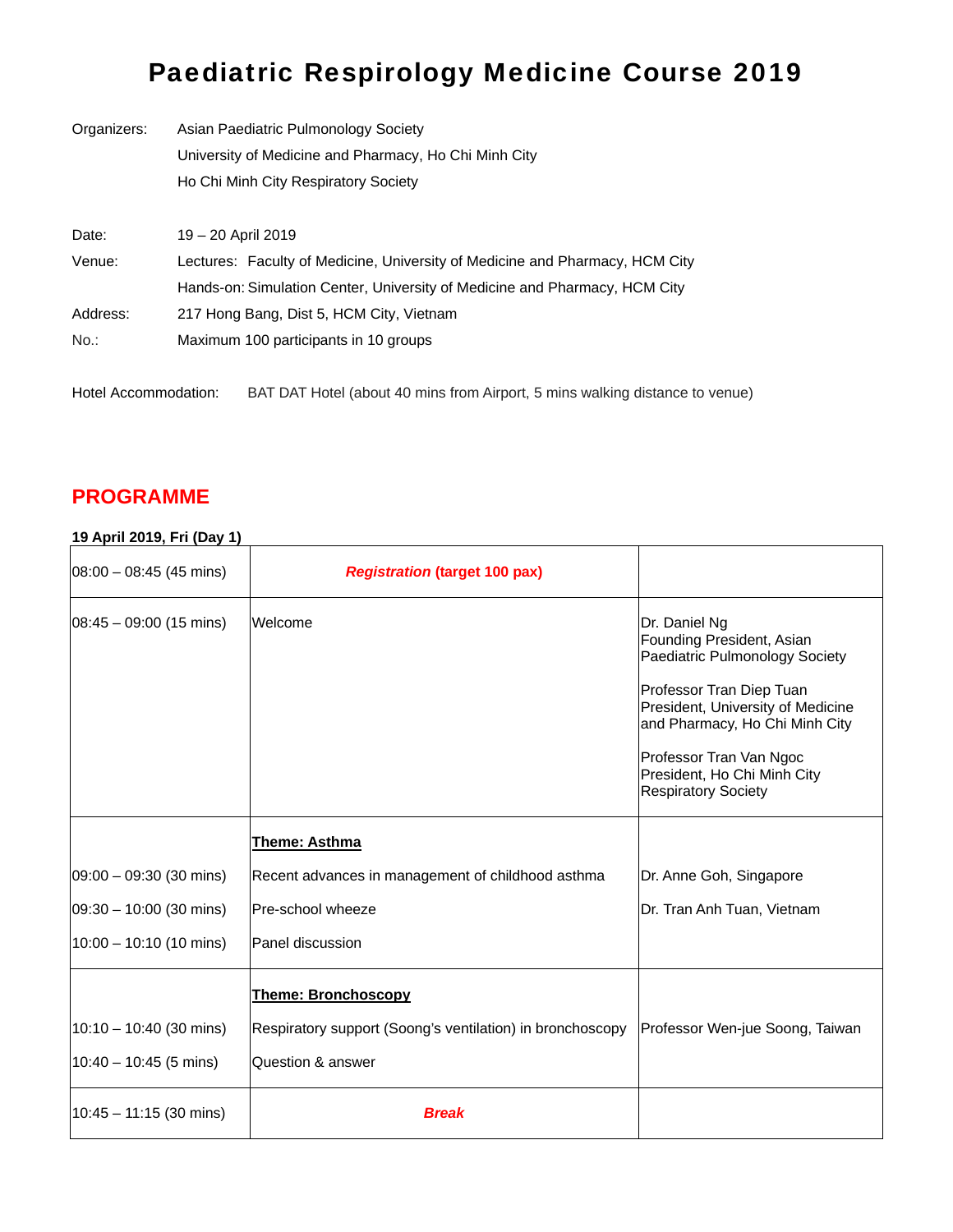|                              | Theme: Obstructive Sleep Apnoea Symptoms                                                                                                                                                                                                                                                                                                                                                                                                                                                                                                                                                                                                                                                                                                    |                                                                                                                                                                                                                                    |
|------------------------------|---------------------------------------------------------------------------------------------------------------------------------------------------------------------------------------------------------------------------------------------------------------------------------------------------------------------------------------------------------------------------------------------------------------------------------------------------------------------------------------------------------------------------------------------------------------------------------------------------------------------------------------------------------------------------------------------------------------------------------------------|------------------------------------------------------------------------------------------------------------------------------------------------------------------------------------------------------------------------------------|
| $11:15 - 11:45$ (30 mins)    | Childhood sleep disordered breathing                                                                                                                                                                                                                                                                                                                                                                                                                                                                                                                                                                                                                                                                                                        | Dr. Daniel Ng, Hong Kong                                                                                                                                                                                                           |
| $11:45 - 11:50$ (5 mins)     | Question & answer                                                                                                                                                                                                                                                                                                                                                                                                                                                                                                                                                                                                                                                                                                                           |                                                                                                                                                                                                                                    |
|                              | <b>Theme: Dentistry and Sleep Disordered Breathing</b>                                                                                                                                                                                                                                                                                                                                                                                                                                                                                                                                                                                                                                                                                      |                                                                                                                                                                                                                                    |
| 11:50 - 12:20 (30 mins)      | Oral appliance in mouth breathing children - a paediatric<br>dentist's perspective                                                                                                                                                                                                                                                                                                                                                                                                                                                                                                                                                                                                                                                          | Dr. Adam Au, Hong Kong                                                                                                                                                                                                             |
| $12:20 - 12:25$ (5 mins)     | Question & answer                                                                                                                                                                                                                                                                                                                                                                                                                                                                                                                                                                                                                                                                                                                           |                                                                                                                                                                                                                                    |
| $12:25 - 13:30$ (65 mins)    | <b>Light Lunch</b>                                                                                                                                                                                                                                                                                                                                                                                                                                                                                                                                                                                                                                                                                                                          |                                                                                                                                                                                                                                    |
| $(13:30 - 16:00 (150 mins))$ | Hands-on:<br>(30 mins each rotation)<br>(max 20 participants per station, 2 groups each station)<br>(10 participants each group)<br>• Station 1: Safe handling of scope in mannaquine and<br>maintaining ventilation with Soong ventilation (Olympus)<br>2 sub-stations (Group 1 & 2)<br>Station 2: Safe handling of scope in mannaquine<br>+ bronchoscopic intubation and endobronchial ballon<br>(Olympus)<br>2 sub-stations (Group 3 & 4)<br>Station 3: CPAP / BiPAP/ heated humidifier<br>(Phillips/Celki)<br>2 sub-stations (Group 5 & 6)<br>• Station 4: Heated humidified high flow (Fisher-Paykel)<br>2 sub-stations (Group 7 & 8)<br>Station 5: Oral appliances for treatment of OSAS<br>children<br>2 sub-stations (Group 9 & 10) | Professor Wen-jue Soong, Taiwan<br>Dr. Le Binh Bao Tinh, Vietnam<br>Prof Anne Goh, Singapore<br>Dr. Pham Minh Nhut, Vietnam<br>Professor Phung Nguyen The<br>Nguyen, Vietnam<br>Dr. Daniel Ng, Hong Kong<br>Dr. Adam Au, Hong Kong |